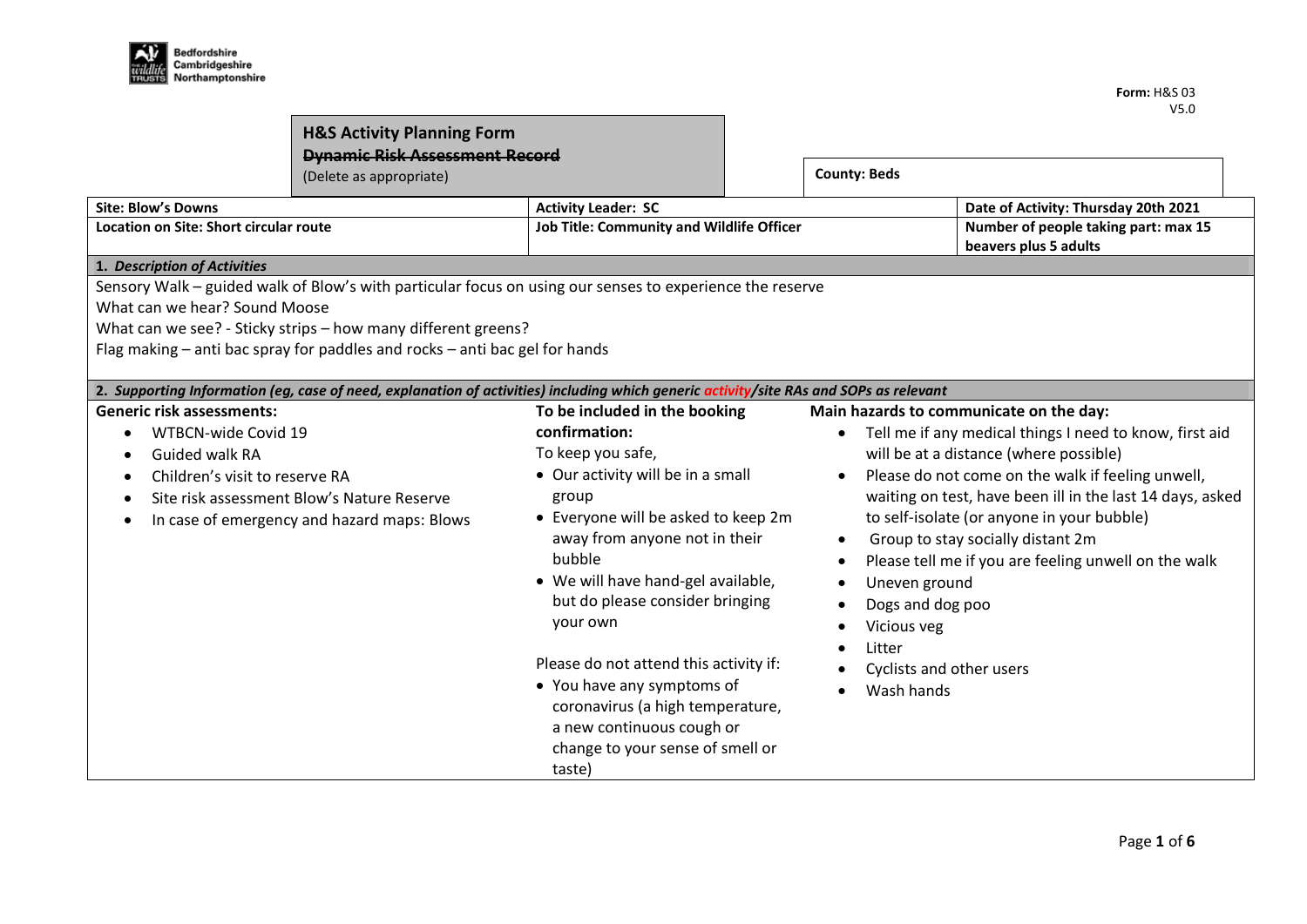

| • You are waiting on a coronavirus   |
|--------------------------------------|
| test result                          |
| • You have coronavirus, or have had  |
| it in the last 14 days               |
| • Someone in your household or       |
| bubble has symptoms, is waiting      |
| for a test result, or has tested     |
| positive for Covid 19 in the last 14 |
| days                                 |
| • Track and trace have informed      |
| you that you have been in contact    |
| with a person who has                |
| coronavirus                          |

| Hazard<br>(See Note 2)                      | <b>Adverse Consequence</b><br><b>Associated with Hazard</b><br>(e.g. lacerations/amputations from<br>blades, wounds from<br>blackthorn/hawthorn etc) | <b>Control Measures</b><br>(existing)                                                                                                                                                                                       | <b>Risk Rating</b><br>(Likelihood X)<br>Consequence)<br>(See Note 3) | <b>Additional Controls Required</b><br>(especially in the case of dynamic risk<br>assessment) | <b>Residual Risk</b><br>Rating<br>(See Note 4) |
|---------------------------------------------|------------------------------------------------------------------------------------------------------------------------------------------------------|-----------------------------------------------------------------------------------------------------------------------------------------------------------------------------------------------------------------------------|----------------------------------------------------------------------|-----------------------------------------------------------------------------------------------|------------------------------------------------|
| Covid 19: transmission through              | Risk of transmission between                                                                                                                         | • Group sizes are kept small                                                                                                                                                                                                | 1x3                                                                  |                                                                                               |                                                |
| air                                         | people                                                                                                                                               | • Participants sent pre-activity guidance<br>to not attend if have symptoms or<br>someone in their household does<br>• No indoor element to the activity<br>• All given regular reminders about<br>social distancing at 2 m |                                                                      |                                                                                               |                                                |
| Covid 19: transmission on<br>surfaces       | Risk of transmission between<br>surface and people or vice-<br>versa                                                                                 | • Verbal reminder to avoid touching<br>surfaces as much as possible<br>• Hand-gel available                                                                                                                                 | 1x3                                                                  |                                                                                               |                                                |
| Covid 19: transmission through<br>first aid | Risk of transmission between<br>person needing first aid, and<br>person giving first aid                                                             | Verbal warning that first aid will be<br>given at a distance where possible<br>Mask and gloves carried in first aid kit                                                                                                     | 1x3                                                                  |                                                                                               |                                                |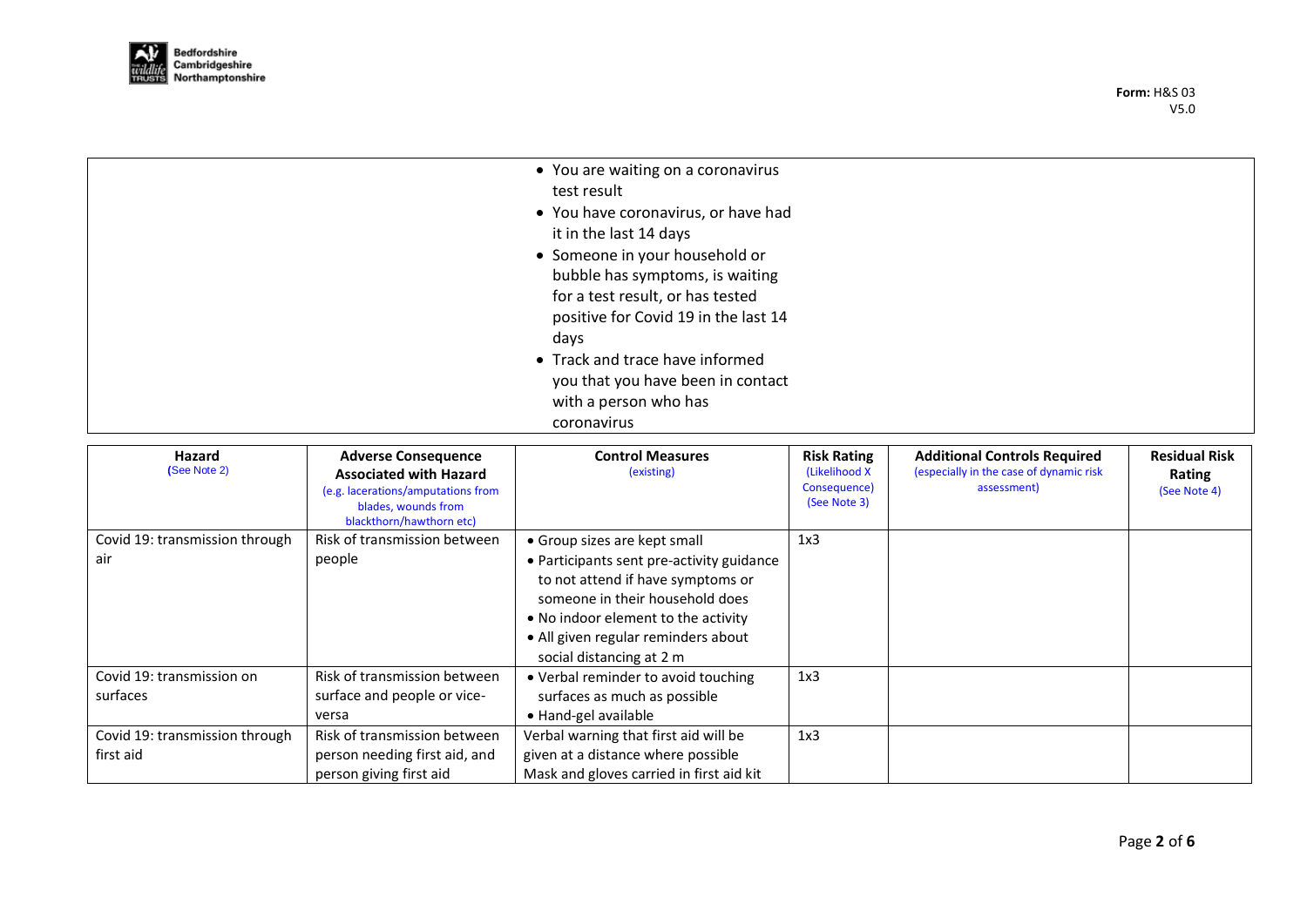

| Car park                                             | Collision with cars as group<br>gathers                                                             | Ensure group gathers in safe area of the<br>carpark                                                                                                                                                                                                                                                                   | 1x3  |                                                              |  |
|------------------------------------------------------|-----------------------------------------------------------------------------------------------------|-----------------------------------------------------------------------------------------------------------------------------------------------------------------------------------------------------------------------------------------------------------------------------------------------------------------------|------|--------------------------------------------------------------|--|
| Cyclists                                             | Collision with participant                                                                          | Verbal warning to participants, route<br>chosen to avoid narrow paths                                                                                                                                                                                                                                                 | 1x2  |                                                              |  |
| Vicious veg                                          | Scratches from thorny plants<br>such as bramble or<br>blackthorn, or stings stinging<br>nettles     | Verbal warning, ensure participants<br>know what a stinging nettle looks like<br>(do not assume they know!)                                                                                                                                                                                                           | 1x1  |                                                              |  |
| Equipment use<br>rocks/hammers and strips of<br>card | Bumps and knocks, paper cuts<br>and vicious veg                                                     | Demonstrate use, explain dangers -<br>remove if being used inappropriately.<br>Remind what nettles looks like -<br>don't choose for the activities<br>All equipment will be wiped between<br>users with antibac spray, hand gel<br>will also be available                                                             | 2x1L | High adult to child ratio will help<br>with limiting mis-use |  |
| General Behaviour of<br>Students/participants        | Running away,<br>inappropriate behaviour<br>leading to increased risk to<br>themselves and/or group | School/group leader has<br>ultimate responsibility of all members<br>of group and their behaviour<br>All leaders should be aware<br>of missing persons procedure see<br>Groups on reserve RA<br>School/group procedures<br>should be shared with BCN staff<br>Emergency contact details to<br>be held by group leader | 1x2L | High adult to child ratio will help<br>with limit issues     |  |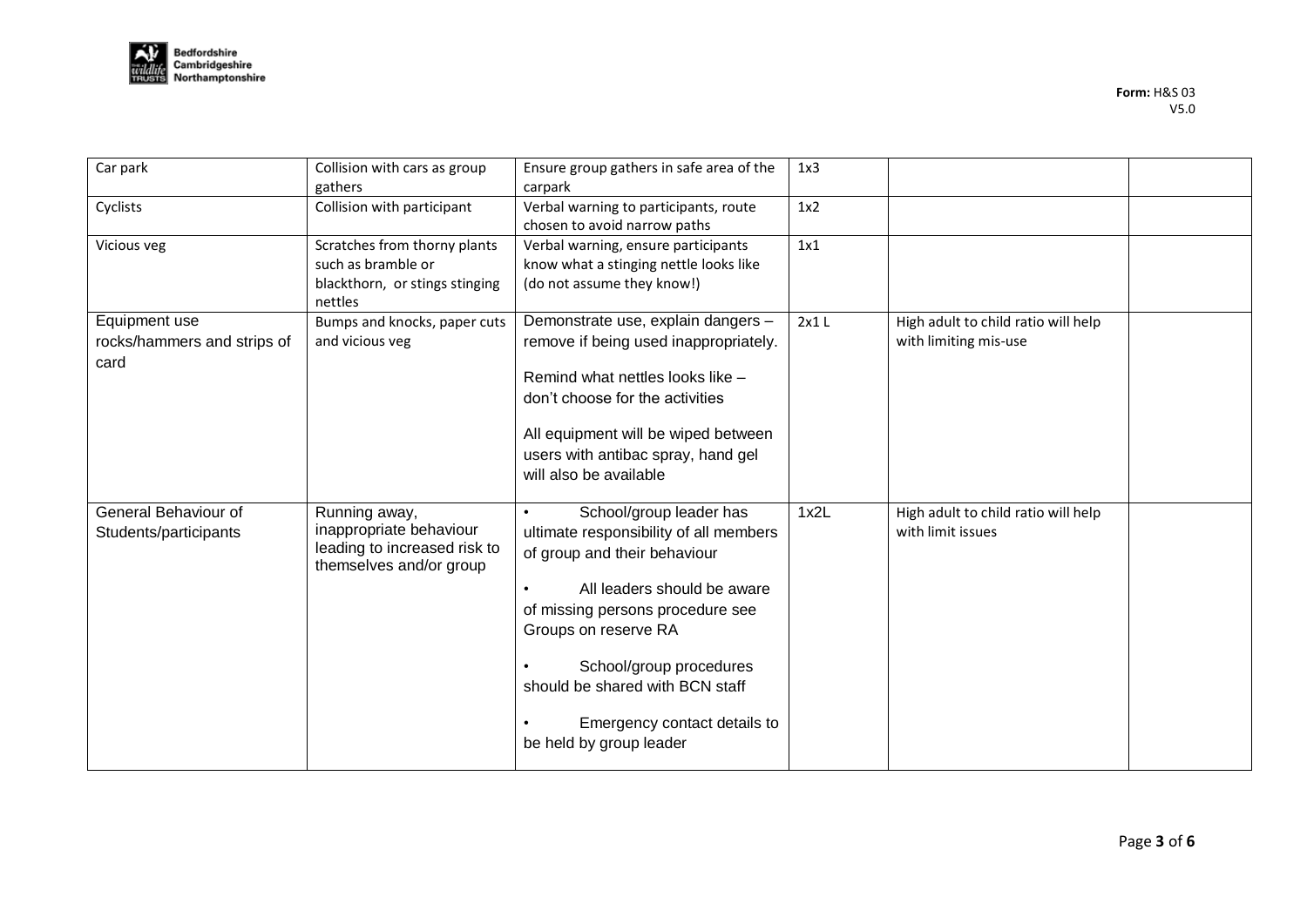

| Medical<br>requirements/conditions of<br>participants | Group member taken ill. | Make sure that staff are aware of the<br>needs of individual participants. This<br>should be captured at the time of<br>booking, meaning any amendments<br>or adaptations can be made<br>beforehand. First aid trained WT staff<br>are present, with a first aid kit. | $1x2=L$ |  |
|-------------------------------------------------------|-------------------------|-----------------------------------------------------------------------------------------------------------------------------------------------------------------------------------------------------------------------------------------------------------------------|---------|--|
|                                                       |                         |                                                                                                                                                                                                                                                                       |         |  |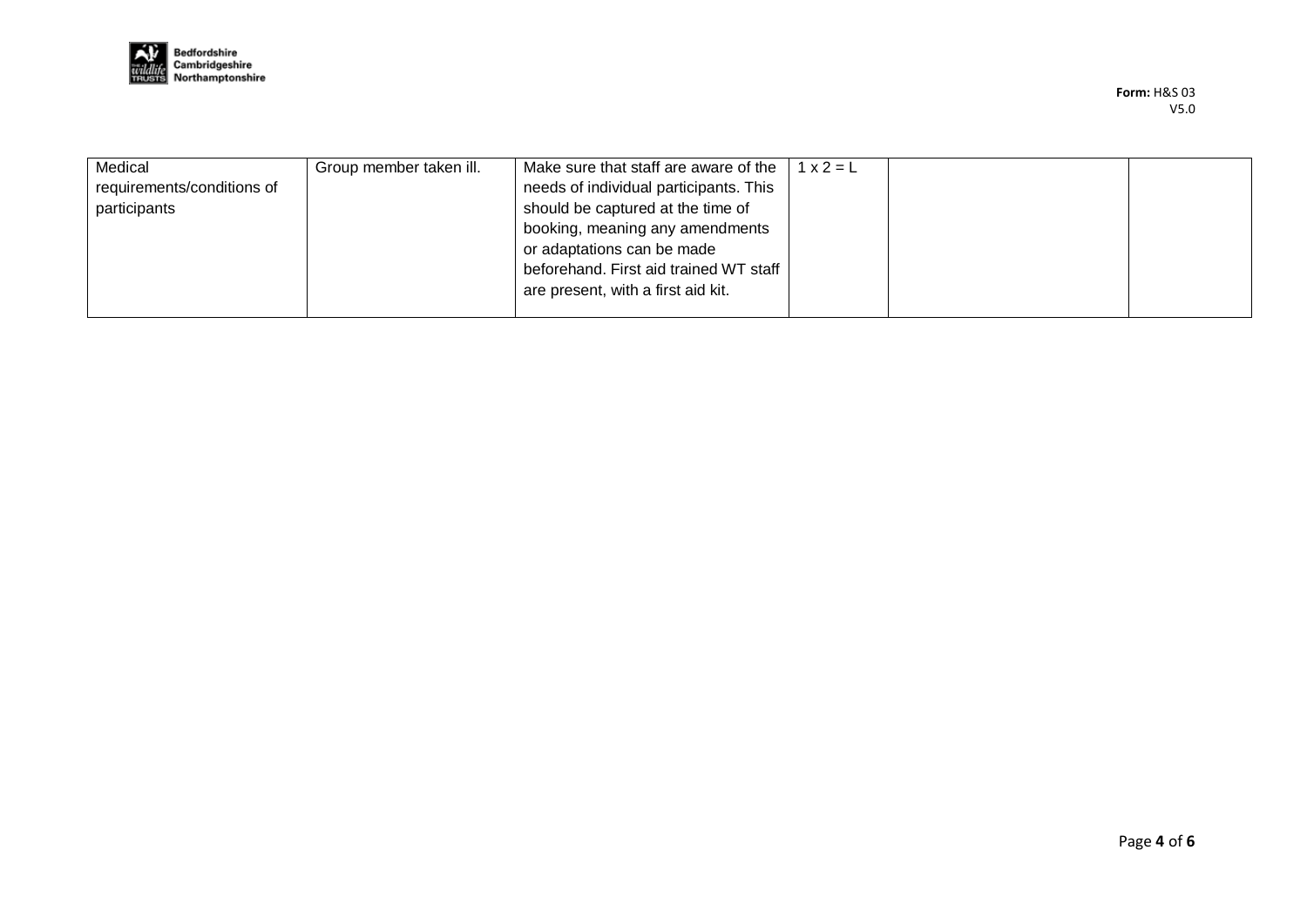

**4.** *Activity Preparation: Tasks and Associated Time Line (e.g. site checks, information that needs to be sent to participants prior to activity, equipment checks etc)*

| <b>Priority</b> | <b>Tasks</b>           | When      |
|-----------------|------------------------|-----------|
|                 | Plan session           |           |
|                 | Pre walk site          | <b>SC</b> |
|                 | Put paperwork together | <b>SC</b> |
|                 |                        |           |
|                 |                        |           |

| 5. Alternative Plan Summary (See Note 5)                      |  |        |  |  |  |
|---------------------------------------------------------------|--|--------|--|--|--|
| Postpone in very wet weather due to slippery slopes.          |  |        |  |  |  |
|                                                               |  |        |  |  |  |
|                                                               |  |        |  |  |  |
| Signature & Name of Activity Leader (See Note 6): _______ SC_ |  | 6/5/21 |  |  |  |

**Signature & Name of staff in attendance (See Note 7):** 

<sup>1.</sup> If using a 'Generic' risk assessment, Assessors and Line Managers are to satisfy themselves that the assessment is valid for the task and that all significant hazards have been identified and assessed. If additional hazards are identified they are to be recorded and attached to the Generic Assessment.